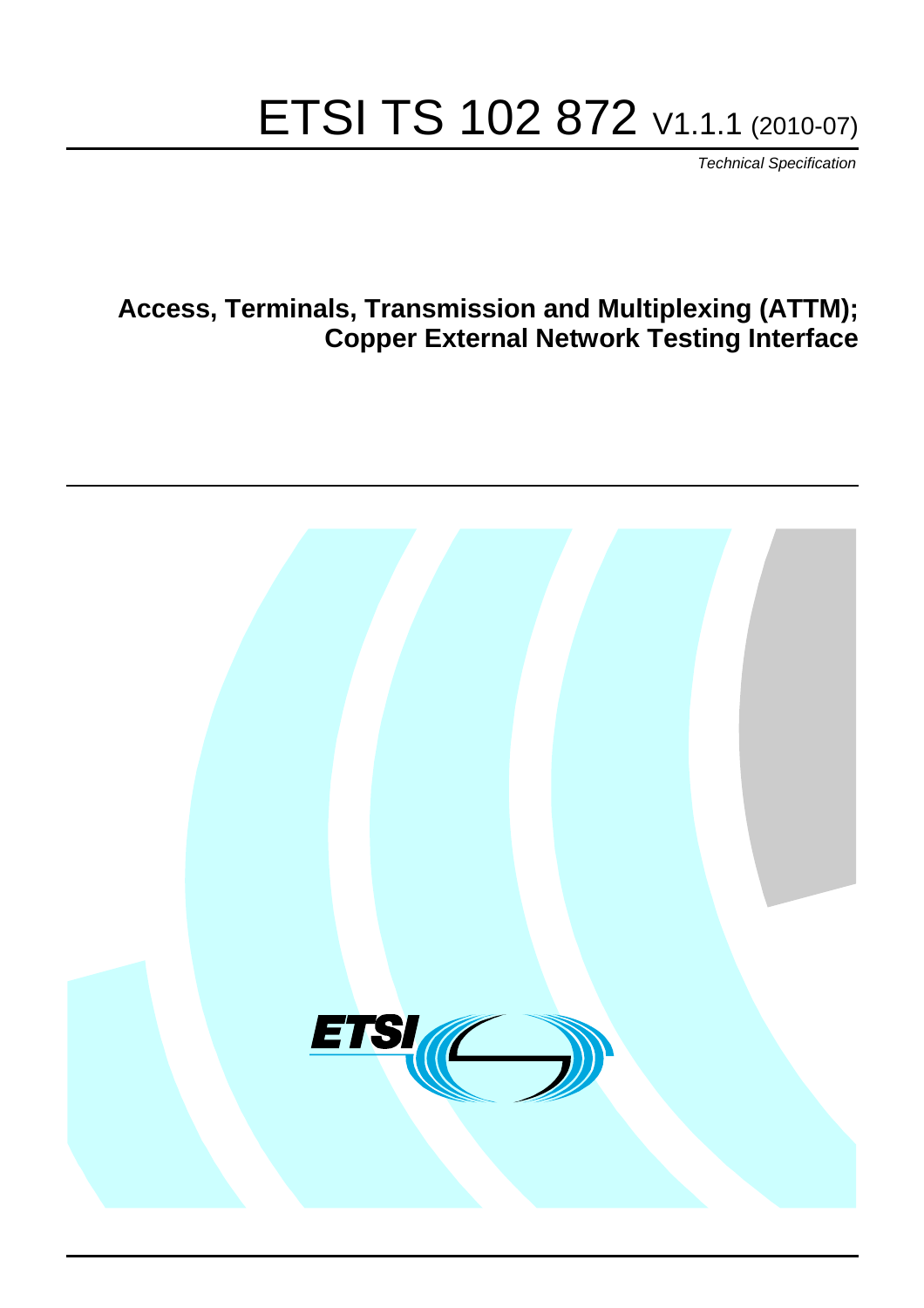Reference DTS/ATTM-02009

Keywords

cable, interface

#### *ETSI*

#### 650 Route des Lucioles F-06921 Sophia Antipolis Cedex - FRANCE

Tel.: +33 4 92 94 42 00 Fax: +33 4 93 65 47 16

Siret N° 348 623 562 00017 - NAF 742 C Association à but non lucratif enregistrée à la Sous-Préfecture de Grasse (06) N° 7803/88

#### *Important notice*

Individual copies of the present document can be downloaded from: [http://www.etsi.org](http://www.etsi.org/)

The present document may be made available in more than one electronic version or in print. In any case of existing or perceived difference in contents between such versions, the reference version is the Portable Document Format (PDF). In case of dispute, the reference shall be the printing on ETSI printers of the PDF version kept on a specific network drive within ETSI Secretariat.

Users of the present document should be aware that the document may be subject to revision or change of status. Information on the current status of this and other ETSI documents is available at <http://portal.etsi.org/tb/status/status.asp>

If you find errors in the present document, please send your comment to one of the following services: [http://portal.etsi.org/chaircor/ETSI\\_support.asp](http://portal.etsi.org/chaircor/ETSI_support.asp)

#### *Copyright Notification*

No part may be reproduced except as authorized by written permission. The copyright and the foregoing restriction extend to reproduction in all media.

> © European Telecommunications Standards Institute 2010. All rights reserved.

**DECT**TM, **PLUGTESTS**TM, **UMTS**TM, **TIPHON**TM, the TIPHON logo and the ETSI logo are Trade Marks of ETSI registered for the benefit of its Members.

**3GPP**TM is a Trade Mark of ETSI registered for the benefit of its Members and of the 3GPP Organizational Partners. **LTE**™ is a Trade Mark of ETSI currently being registered

for the benefit of its Members and of the 3GPP Organizational Partners.

**GSM**® and the GSM logo are Trade Marks registered and owned by the GSM Association.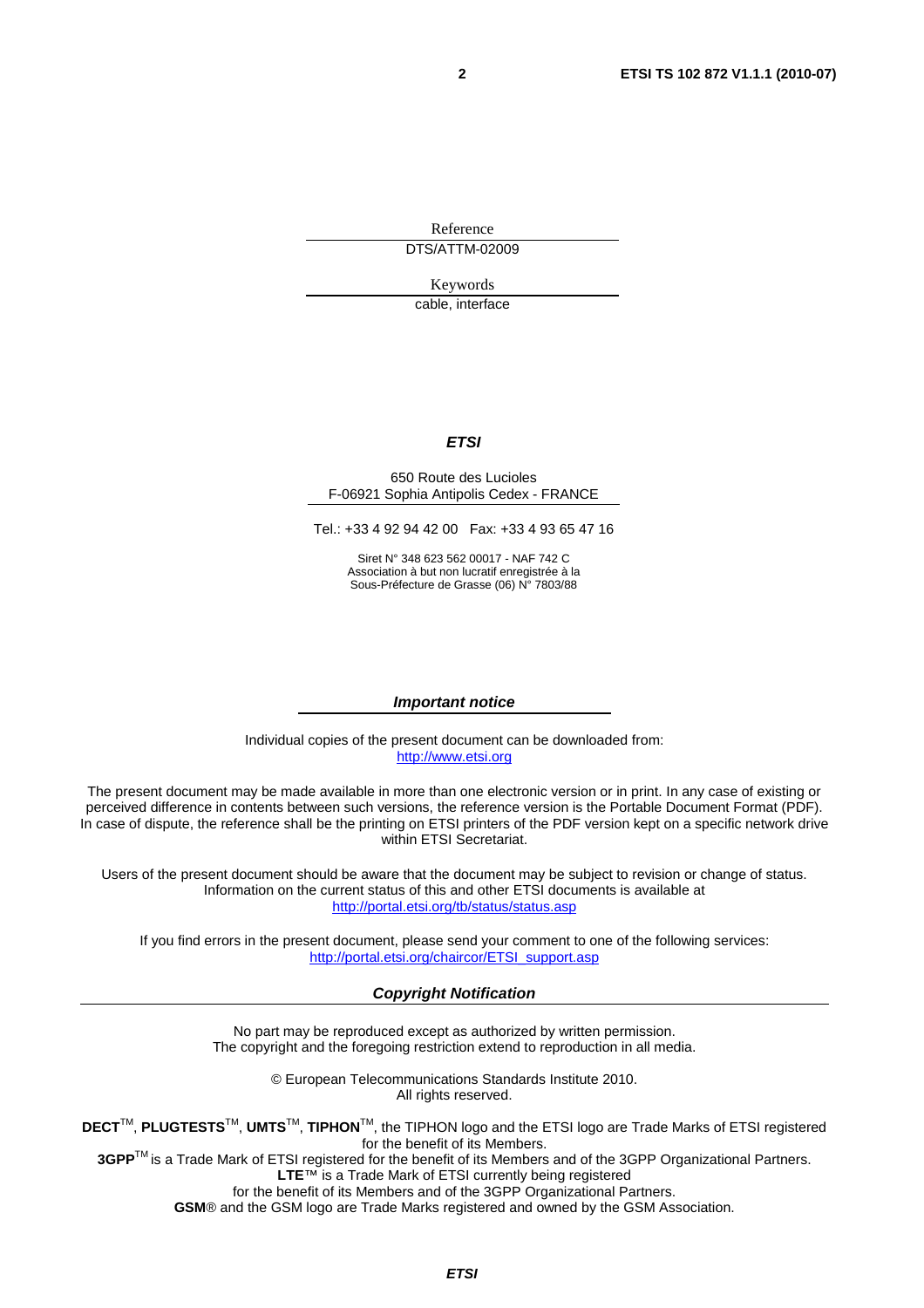# Contents

| 1                     |  |
|-----------------------|--|
| $\overline{2}$<br>2.1 |  |
| 2.2                   |  |
| 3                     |  |
| 3.1<br>3.2            |  |
| $\overline{4}$        |  |
| 4.1<br>4.2            |  |
| 4.3                   |  |
| 4.3.1<br>4.3.2        |  |
| 5                     |  |
| 5.1<br>5.2            |  |
| 5.3                   |  |
| 5.4<br>5.5            |  |
| 5.6                   |  |
| 5.7<br>5.8            |  |
| 5.9                   |  |
| 6                     |  |
|                       |  |

 $\mathbf{3}$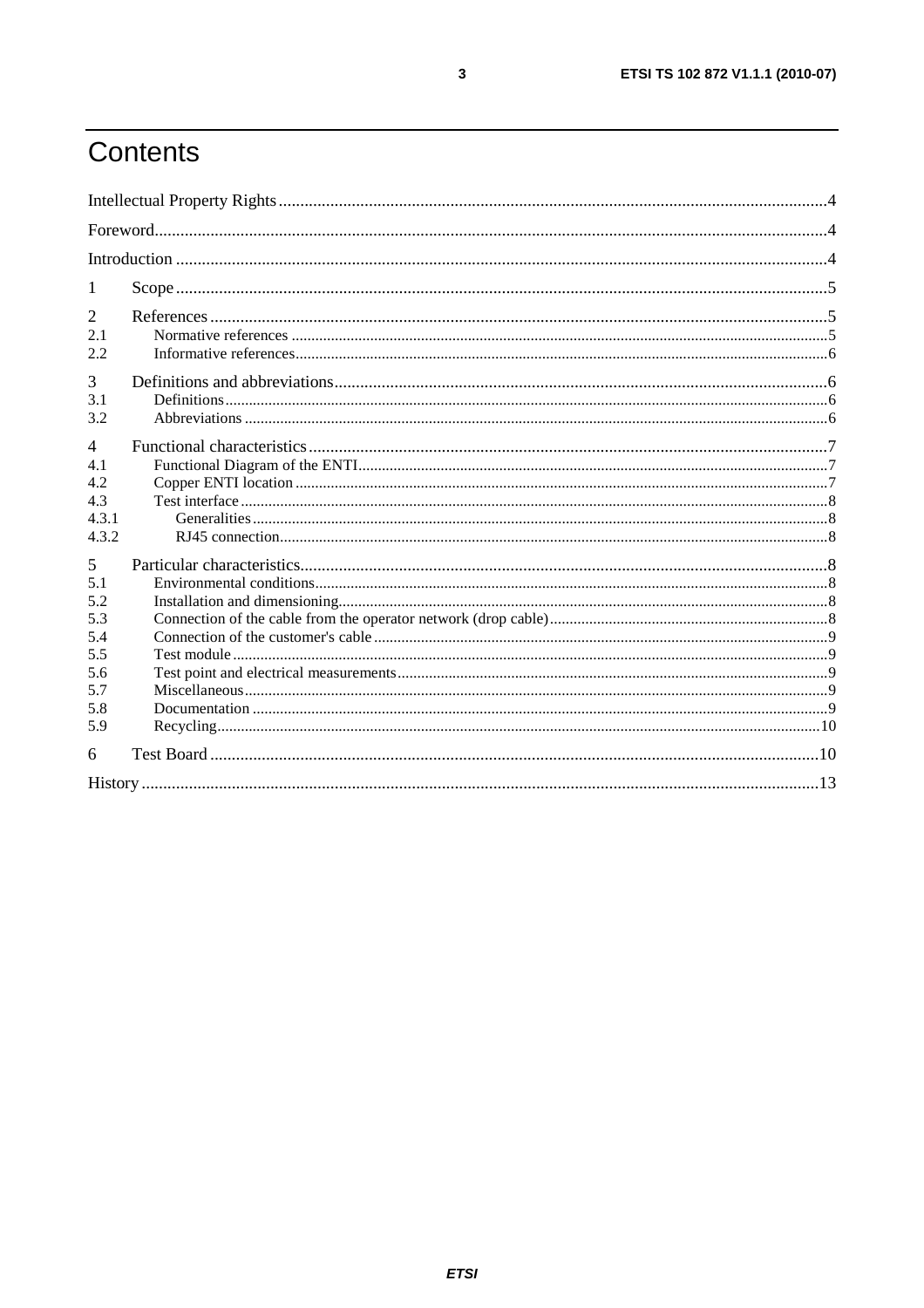# Intellectual Property Rights

IPRs essential or potentially essential to the present document may have been declared to ETSI. The information pertaining to these essential IPRs, if any, is publicly available for **ETSI members and non-members**, and can be found in ETSI SR 000 314: *"Intellectual Property Rights (IPRs); Essential, or potentially Essential, IPRs notified to ETSI in respect of ETSI standards"*, which is available from the ETSI Secretariat. Latest updates are available on the ETSI Web server [\(http://webapp.etsi.org/IPR/home.asp](http://webapp.etsi.org/IPR/home.asp)).

Pursuant to the ETSI IPR Policy, no investigation, including IPR searches, has been carried out by ETSI. No guarantee can be given as to the existence of other IPRs not referenced in ETSI SR 000 314 (or the updates on the ETSI Web server) which are, or may be, or may become, essential to the present document.

# Foreword

This Technical Specification (TS) has been produced by ETSI Technical Committee Access, Terminals, Transmission and Multiplexing (ATTM).

# Introduction

The present document defines the functional and technical characteristics applicable to the External Network Testing Interface ENTI RJ45 which defines the point for testing the operator's network while isolated from the customer's home wiring.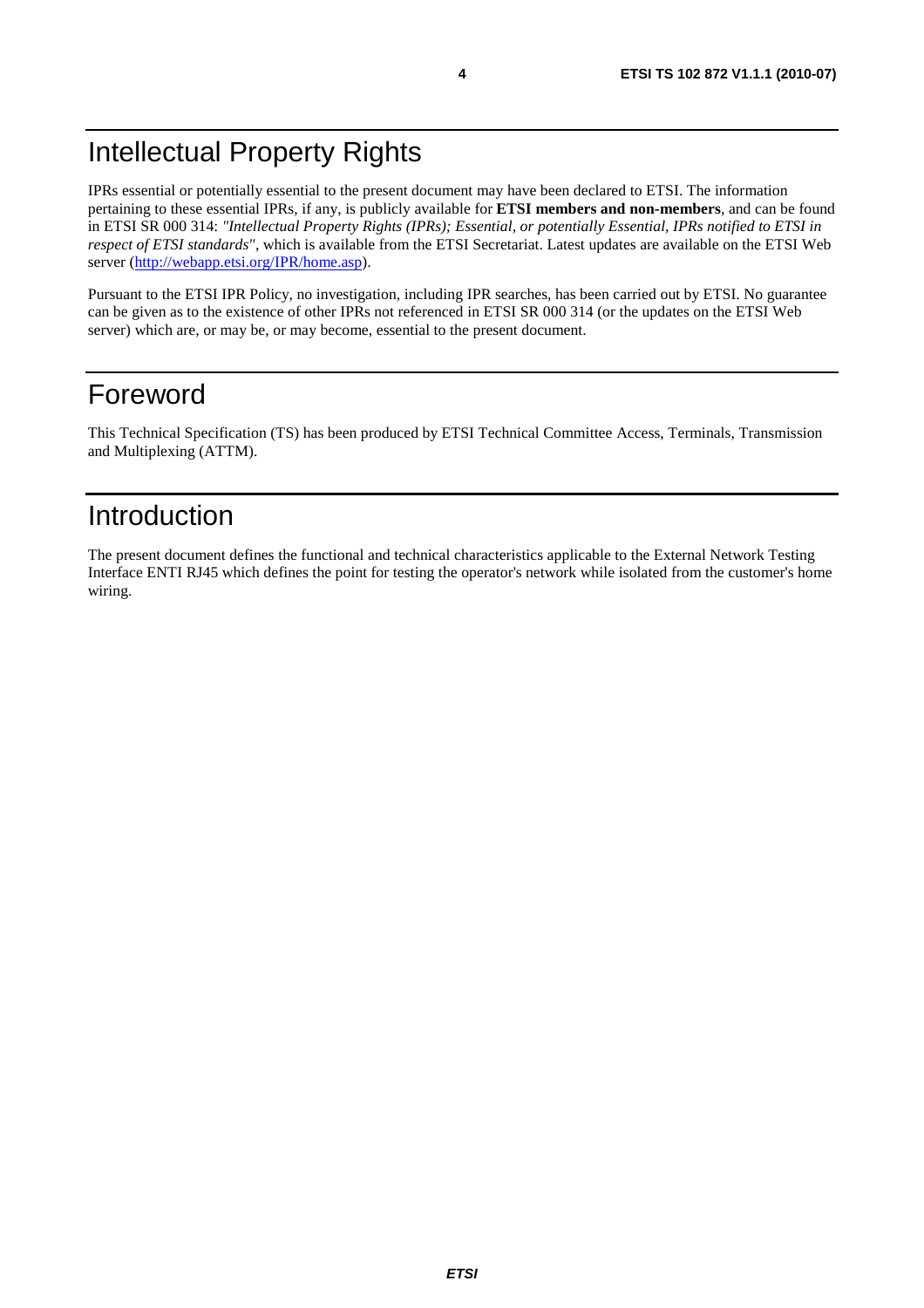# 1 Scope

The present document specifies rules to the copper RJ45 ENTI in the case of copper access network.

# 2 References

References are either specific (identified by date of publication and/or edition number or version number) or non-specific. For specific references, only the cited version applies. For non-specific references, the latest version of the reference document (including any amendments) applies.

Referenced documents which are not found to be publicly available in the expected location might be found at <http://docbox.etsi.org/Reference>.

NOTE: While any hyperlinks included in this clause were valid at the time of publication ETSI cannot guarantee their long term validity.

#### 2.1 Normative references

The following referenced documents are necessary for the application of the present document.

- [1] CENELEC EN 60603-7 (all sub-parts): "Connectors for electronic equipment -- Part 7: Detail specification for 8-way, unshielded, free and fixed connectors".
- [2] CENELEC EN 50441-1: "Cables for indoor residential telecommunication installations -- Part 1: Unscreened cables".
- [3] CENELEC EN 50441-2: "Cables for indoor residential telecommunication installations -- Part 2: Screened cables".
- [4] CENELEC EN 50441-3: "Cables for indoor residential telecommunication installations -- Part 3: Screened cables".
- [5] CENELEC EN 50406 (all parts): "End user multi-pair cables used in high bit rate telecommunication networks".
- [6] CENELEC EN 50407-1: "Multi-pair cables used in high bit rate digital access telecommunication networks -- Part 1: Outdoor cables".
- [7] CENELEC EN 60950-1: "Information technology equipment Safety -- Part 1: General requirements".
- [8] CENELEC EN 60512-2 (all parts): "Connectors for electronic equipment Tests and measurements".
- [9] CENELEC EN 60529: "Degrees of protection provided by enclosures (IP Code)".
- [10] CENELEC EN 60068-2 (all parts): "Environmental testing".
- [11] CENELEC EN 62262: "Degrees of protection provided by enclosures for electrical equipment against external mechanical impacts (IK code)".
- [12] ETSI ETS 300 019-1-3: "Equipment Engineering (EE); Environmental conditions and environmental tests for telecommunications equipment; Part 1-3: Classification of environmental conditions; Stationary use at weatherprotected locations".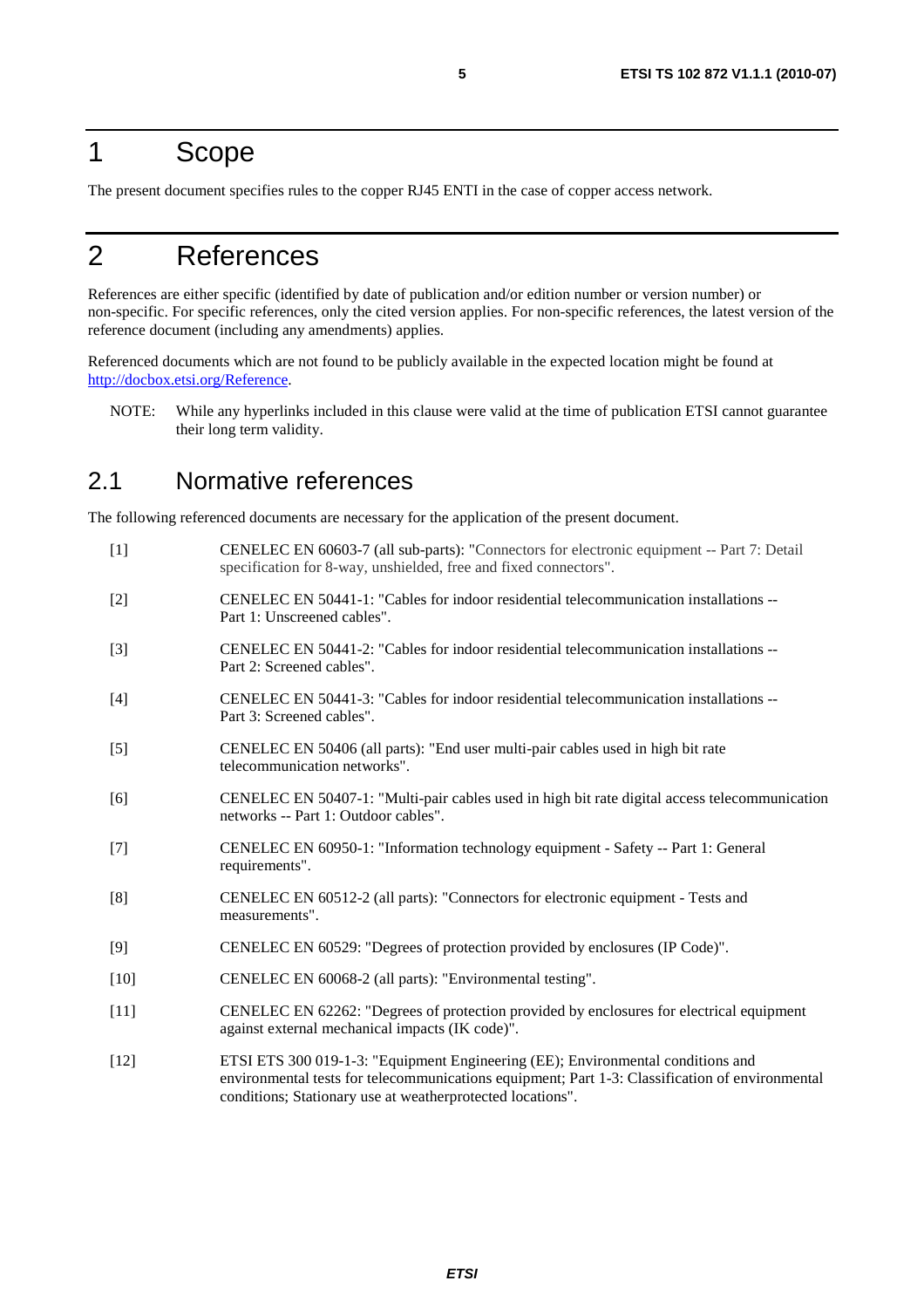### 2.2 Informative references

The following referenced documents are not necessary for the application of the present document but they assist the user with regard to a particular subject area.

[i.1] Miniature 6-position plug as described in FCC 47, CFR 68.500: "Code of Federal Regulations (USA); Title 47 Telecommunication; Chapter 1 Federal Communications Commission, Part 68 Connection of Terminal Equipment to the Telephone Network; Subpart F Connectors; Section 68.500 Specification".

# 3 Definitions and abbreviations

## 3.1 Definitions

For the purposes of the present document, the following terms and definitions apply:

**distribution space:** location in the customer premise enclosing physical telecommunication interfaces, normally lockable that may house the home distributor and associated equipment

## 3.2 Abbreviations

For the purposes of the present document, the following abbreviations apply:

| <b>ENTI</b> | <b>External Network Testing Interface</b> |
|-------------|-------------------------------------------|
| HD          | Home Distributor                          |
| <b>HDMI</b> | High Definition Multimedia Interface      |
| <b>POTS</b> | Plain Old Telephone Service               |
| <b>STB</b>  | Set Top Box                               |
| <b>VoIP</b> | Voice over IP                             |
| <b>xDSL</b> | Digital Subscriber Line                   |
|             |                                           |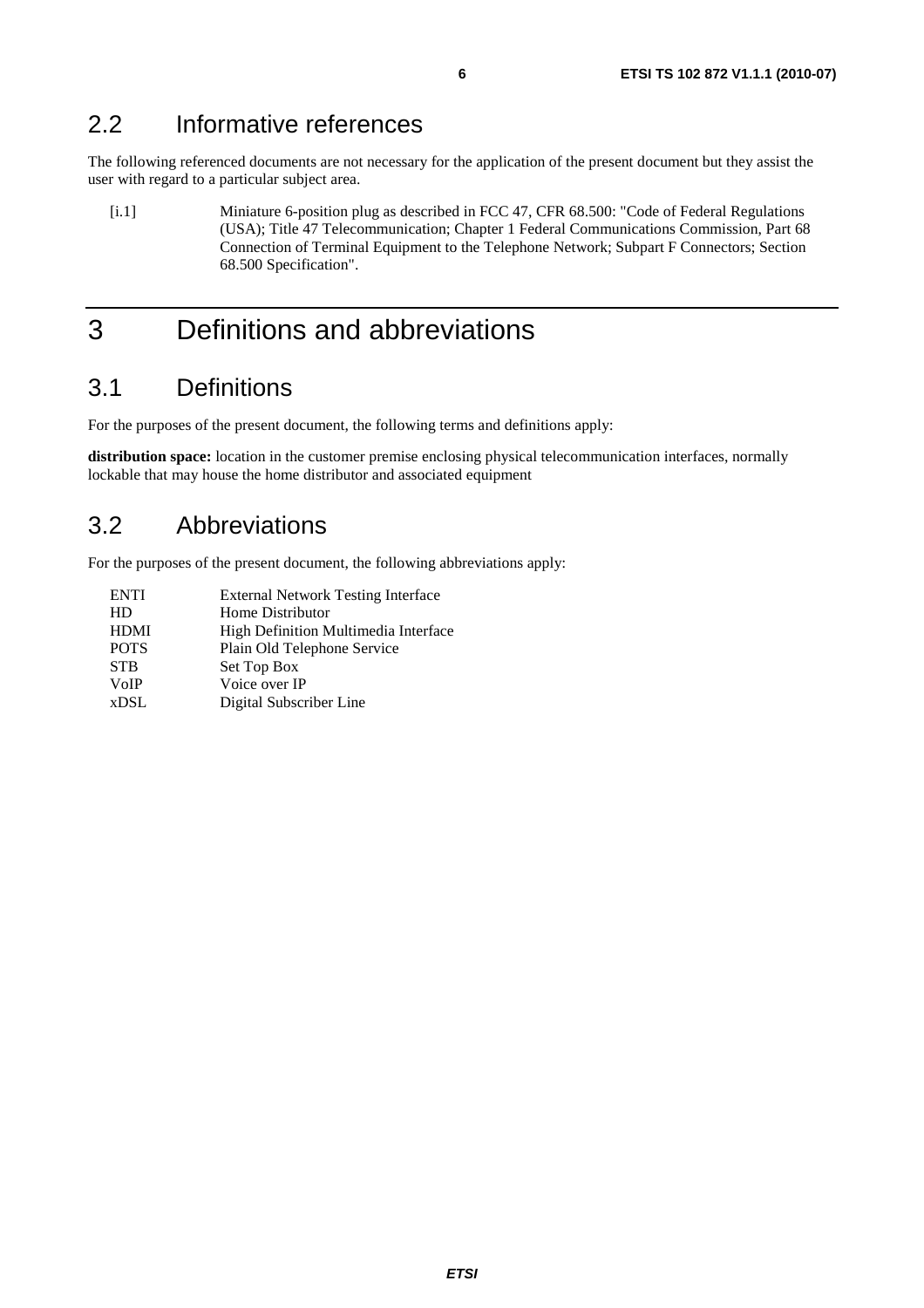# 4 Functional characteristics

# 4.1 Functional Diagram of the ENTI

Figure 1 shows the diagram of the copper RJ45 ENTI.



**Figure 1: Functional diagram of RJ45 ENTI** 

# 4.2 Copper ENTI location

The location of the copper ENTI is inside the distribution space within the Home Distributor (HD) as shown in figure 2.



**Figure 2: Copper RJ45 ENTI within the distribution space**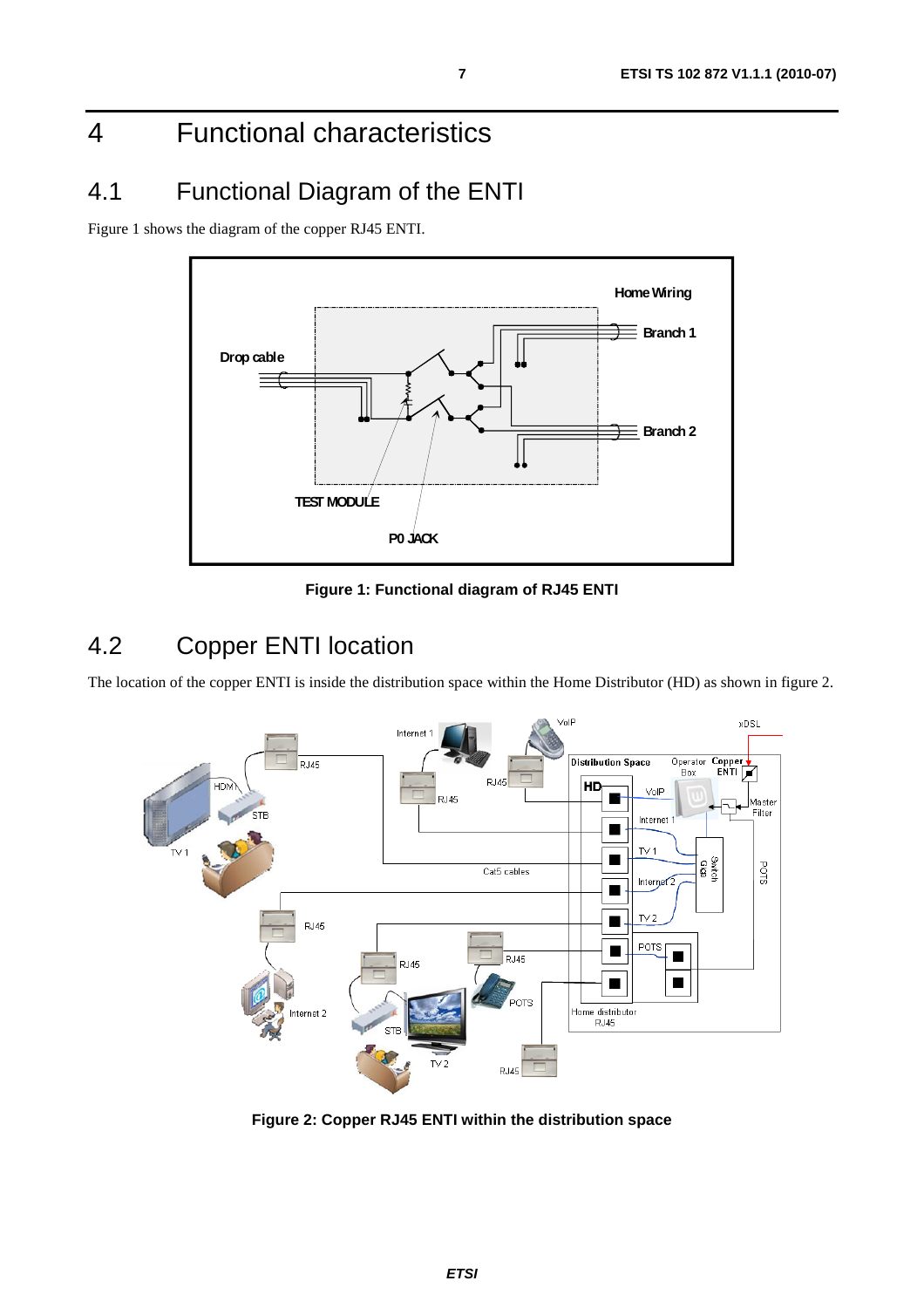### 4.3 Test interface

#### 4.3.1 Generalities

The test outlet is located in the front of the ENTI, it is called P0 jack. In normal use (no insertion in P0), the ENTI ensures continuity between the line of the operator's network and the customer's wiring.

The separation of the network with customer's wiring and the establishment of the communication on P0 is obtained only by the insertion of RJ45 plug.

#### 4.3.2 RJ45 connection

The P0 jack has the same dimensions as defined in EN 60603-7 [1].

It is designed to allow the insertion of RJ45 plug in accordance with EN 60603-7 [1] and RJ11 plug in accordance with FCC 47 C F R Ch [i.1]. The line is connected on pins 4 and 5 of P0.

# 5 Particular characteristics

### 5.1 Environmental conditions

The environmental conditions of these materials are those applicable to the equipment of telecommunications in service, at fixed station, in sites protected from the bad weather, at partially controlled temperature: classify 3.2 of ETS 300 019-1-3 [12].

### 5.2 Installation and dimensioning

The ENTI is designed:

- To be able to be fixed on a wall.
- To be able to be fixed on DIN rail of 35 mm.
- To have an attachment unit allowing horizontal/vertical adjustment.
- Not to require specific tools for installation.
- To form part of a maximum volume of  $100 \times 100 \times 35$  mm.
- To ensure a protection against wet wall effects.

## 5.3 Connection of the cable from the operator network (drop cable)

The ENTI is designed:

- To accept IDC (Insulated Displacement Connector) with a wire of gauge diameter from 0,5 mm to 0,8 mm
- To accept the various types of cables of the standards or following specifications:
	- EN 50406 [5]:
	- EN 50407-1 [6];
	- EN 50441-1 [2];
	- National standards of drop cable.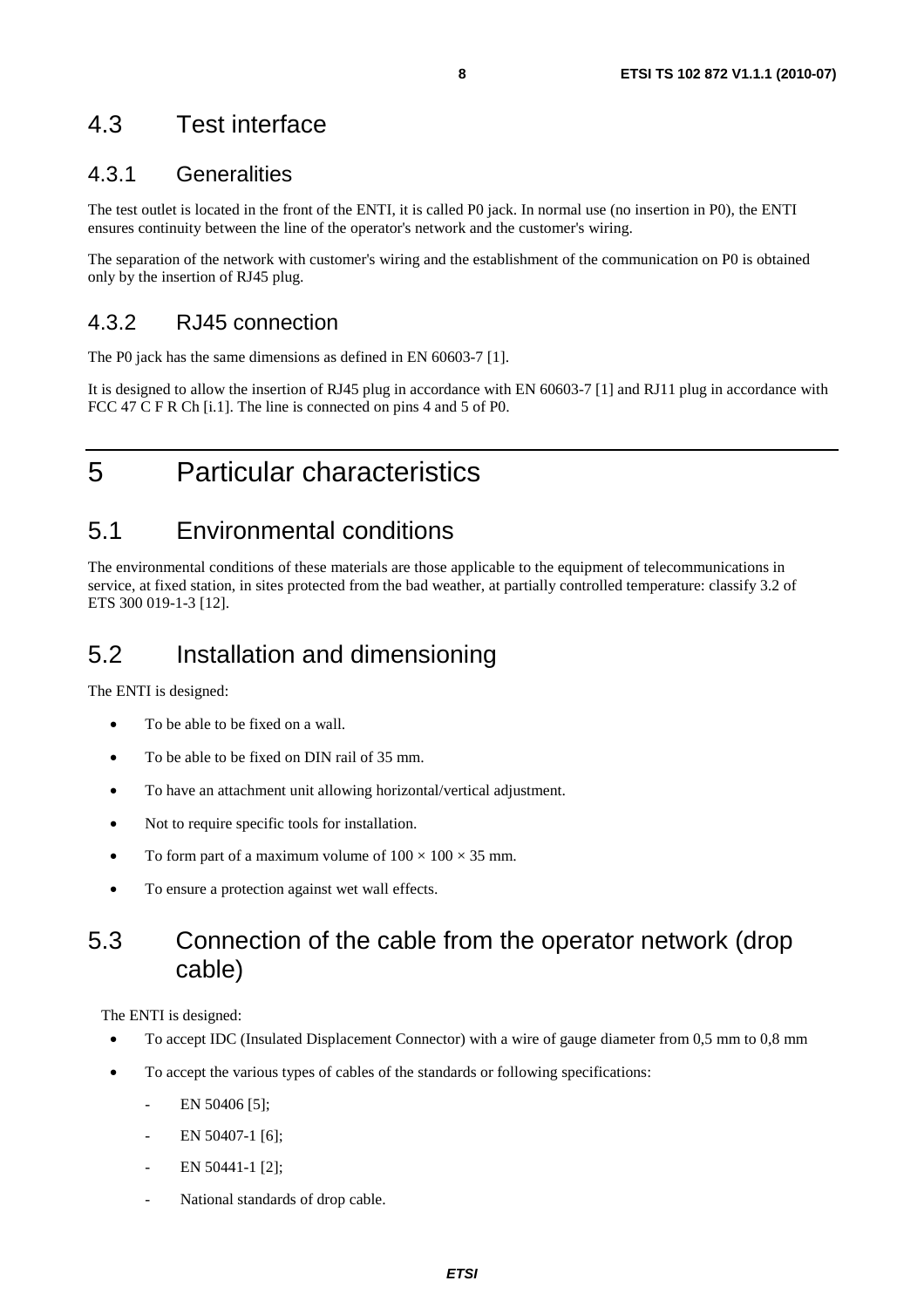- To maintain the cables of customer wiring:
	- The maintenance of the cable will be marked on its sheath;
	- The cable will support a tensile strength of 1,5 daN.

#### 5.4 Connection of the customer's cable

The ENTI is designed:

- To allow the connection of two branches of customer wiring (two connected directions, two connected wires).
- To accept IDC (Insulated Displacement Connector) with a wire of gauge diameter from 0,5 mm to 0,8 mm.
- To accept the various types of cables of following standards:
	- EN 50441-1 [2];
	- EN 50441-2 [3];
	- EN 50441-3 [4].
- To maintain the cables of customer wiring:
	- The maintenance of the cable will be marked on its sheath.
	- The cable will support a tensile strength of 1,5 daN.
- To allow the connection of the screens of the cables to the ground (when using screened F/UTP cable).

# 5.5 Test module

The ENTI is designed to be equipped with a test module.

### 5.6 Test point and electrical measurements

The ENTI is designed to allow the following tests:

- To be able to measure the tension between wires of the line at the connection of the access cable and at the connection of the customer's cable(s).
- To measure the continuity of the device without connected cable (removed cover).
- To measure the continuity of the device without disconnecting the cables.

# 5.7 Miscellaneous

The inscription "TEST" or another symbol is present beside the P0 jack.

# 5.8 Documentation

In each package of ENTI, documentation will be provided including a technical note of installation and a technical note of exploitation and maintenance.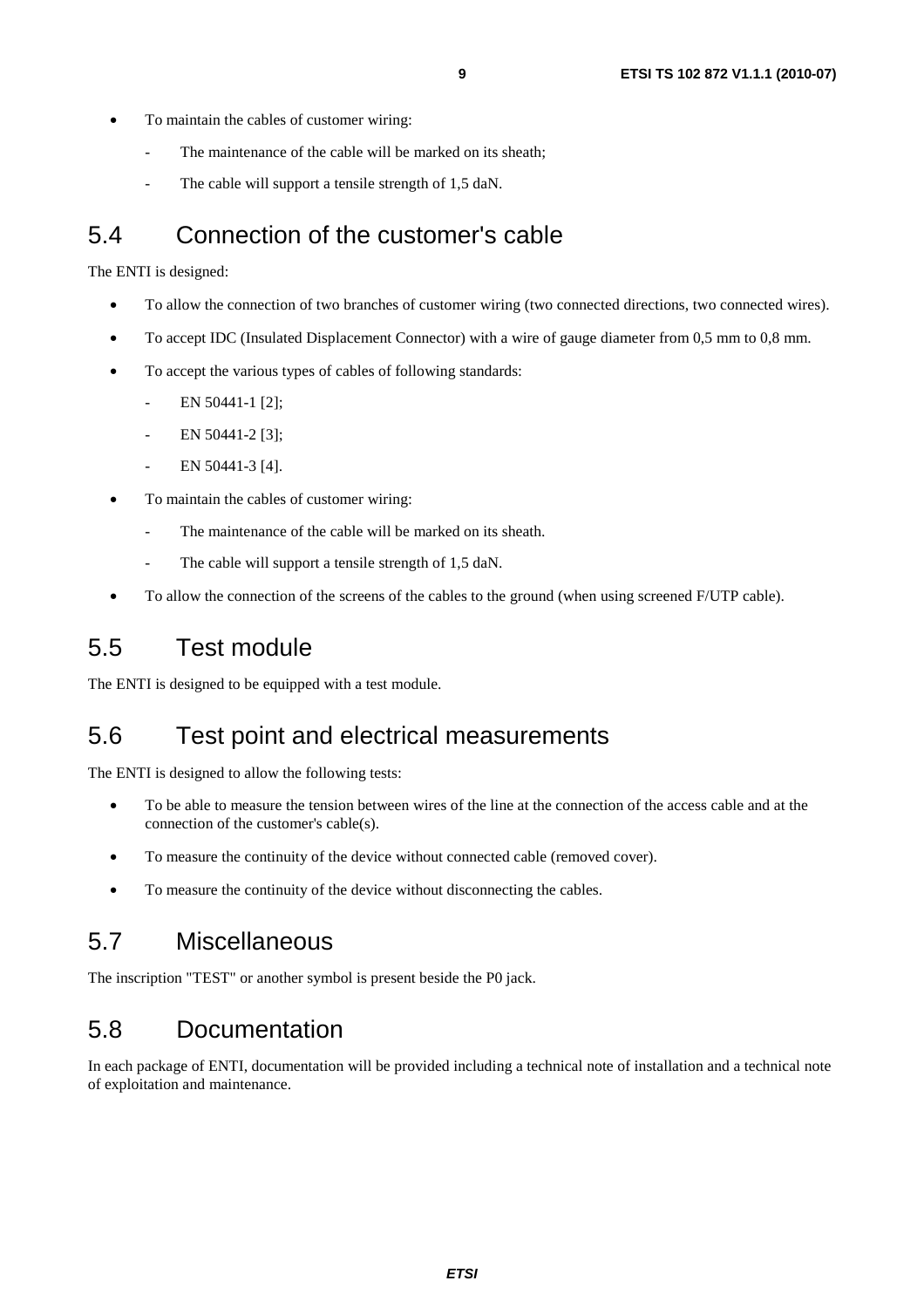# 5.9 Recycling

The ENTI is designed:

- To limit the number of components and materials.
- To support the concept facilitating the recycling of materials.
- To provide the indications necessary for the recycling of the material at the end of the lifetime.
- To provide a mechanical protection of the connector industry (case).
- To respect the safety requirements EN 60950-1 [7].

# 6 Test Board

The purpose of the tests described hereafter, applicable to copper ENTI RJ45 are to allow the checking of all the design features required in the present specification.

| Tests to carry out                                 | <b>Standards or Specifications</b>                                                                                                                                                                      | Sanctions                                                                                                                                   |
|----------------------------------------------------|---------------------------------------------------------------------------------------------------------------------------------------------------------------------------------------------------------|---------------------------------------------------------------------------------------------------------------------------------------------|
|                                                    |                                                                                                                                                                                                         |                                                                                                                                             |
| Visual inspections<br>and controls                 | Following the test 1a of the EN 60512-2 [8].                                                                                                                                                            | According to the test 1a of the<br>EN 60512-2 [8].                                                                                          |
|                                                    |                                                                                                                                                                                                         |                                                                                                                                             |
| Test of implementation                             | The test with for goal to test and check all<br>the functions of the product.<br>It makes it possible to validate the<br>proposed note of assembly and wiring.                                          | No observed deformation, no<br>fracture of the various components<br>or subset of the product.                                              |
|                                                    |                                                                                                                                                                                                         |                                                                                                                                             |
| Test of reintervention                             | The goal is to test the aptitude of ENTI<br>RJ45 to support the mechanical constraints<br>due to handling.                                                                                              | No damage at the end of<br>10 complete cycles of connection.                                                                                |
|                                                    |                                                                                                                                                                                                         |                                                                                                                                             |
| Lay-out/deposits,<br>test module                   | The test has the goal to check that the<br>efforts necessary for the installation and<br>the demounting of a test module are such<br>as they allow an easy exploitation of test<br>module on ENTI RJ45. | The acceptable maximum efforts<br>will not be able to in no case to be<br>higher than 4 daN.                                                |
|                                                    |                                                                                                                                                                                                         |                                                                                                                                             |
| Check test of the degree of<br>envelope protection | The test has the goal to check the level of<br>protection of the envelope against the<br>penetrations of objects<br>EN 60529 [9].                                                                       | The envelope will be in conformity<br>with the index of protection IP30.                                                                    |
|                                                    |                                                                                                                                                                                                         |                                                                                                                                             |
| Free shatter test                                  | EN 60068-2-32 [10] method 1.                                                                                                                                                                            | No damage.                                                                                                                                  |
|                                                    |                                                                                                                                                                                                         |                                                                                                                                             |
| Corrosion of<br>Metal equipment                    | EN 60068-2-11 [10] Ka Test: salt spray<br>during 96 hours.                                                                                                                                              | No trace of corrosion calling into<br>question the functionality of the<br>product should not be observed on<br>the metal parts.            |
|                                                    |                                                                                                                                                                                                         |                                                                                                                                             |
| <b>Vibration test</b>                              | Classify 3.2 of standard ETS 300 019-1-3<br>[12] following conditions T 3.2.                                                                                                                            | No damage, no microcuts > 0,1<br>microsecond. At the end of the test<br>each product must be able to<br>answer all its functions perfectly. |
|                                                    |                                                                                                                                                                                                         |                                                                                                                                             |
| Impact resistance                                  | EN 62262 [11] (IK 04).                                                                                                                                                                                  | No observed displacement, no<br>visual degradation (crossing<br>cracking, fracture).                                                        |
|                                                    |                                                                                                                                                                                                         |                                                                                                                                             |

#### **Table 6.1: Tests applicable to copper RJ45 ENTI and housing**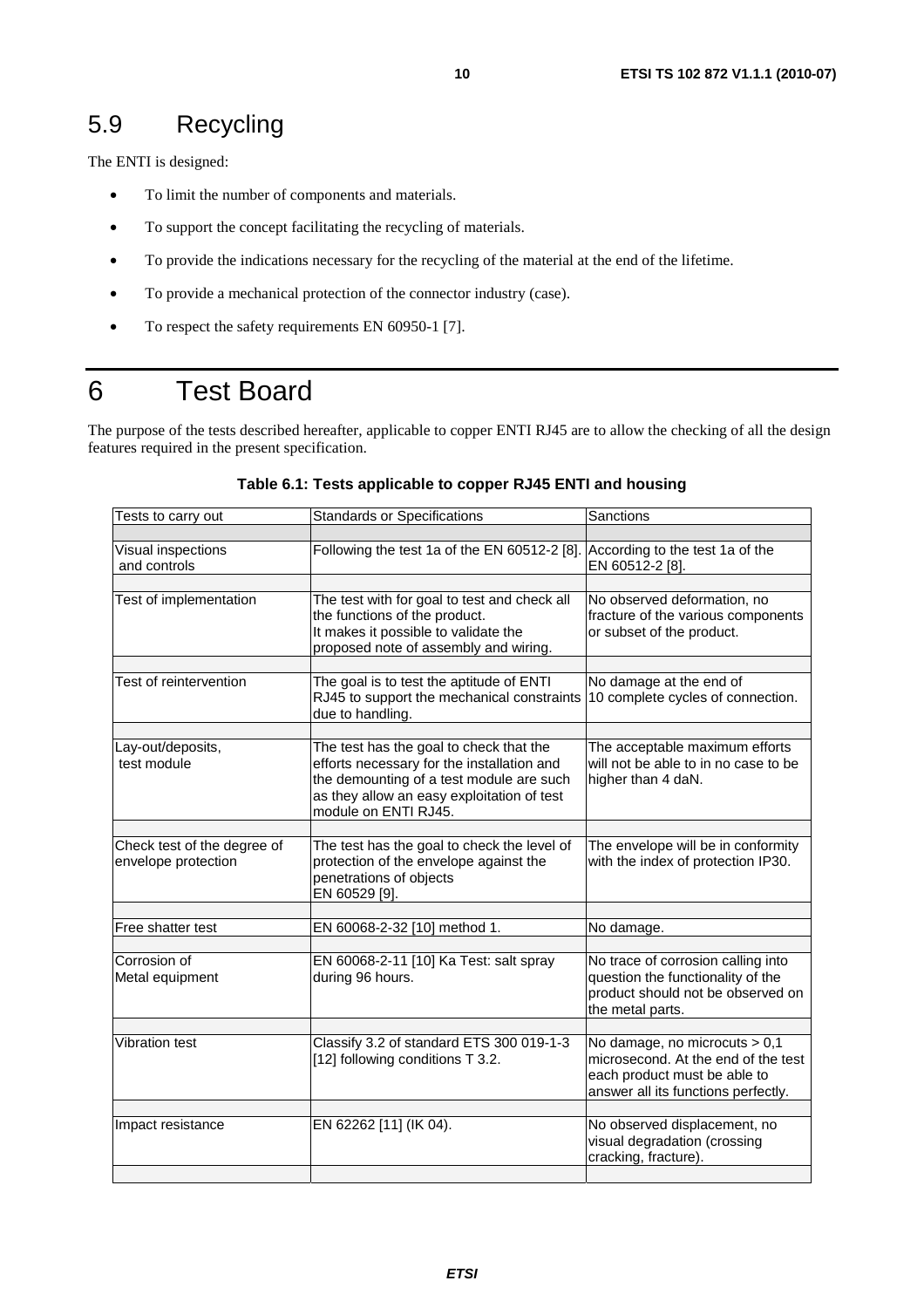| Behaviour with the wrenching<br>and the depression of the<br>contacts | The purpose of the test is to make sure<br>that traction or accidental compressive<br>forces exerted on the contacts cannot<br>damage them.                                                                                                                                                                                                                                                                                                   | A test of wrenching is carried out<br>by applying according to an axis<br>perpendicular a tractive effort of<br>15 daN to each contact. A test of<br>depression is applied while<br>applying (according to the same<br>axis but in the opposite direction),<br>a compressive force of 15 daN to<br>each contact. |
|-----------------------------------------------------------------------|-----------------------------------------------------------------------------------------------------------------------------------------------------------------------------------------------------------------------------------------------------------------------------------------------------------------------------------------------------------------------------------------------------------------------------------------------|------------------------------------------------------------------------------------------------------------------------------------------------------------------------------------------------------------------------------------------------------------------------------------------------------------------|
| Behaviour with traction on the<br>cord                                | The purpose of the test is to check the<br>mechanical resistance of the P0 jack to the<br>wrenching of a plug assembled in end of<br>cord, and electric continuity on the level of<br>each blade of contact, when the cord is<br>subjected to efforts.<br>This test will have to be carried out on the<br>most exhaustive possible panel of existing<br>plugs on the market, in order to check the<br>compatibility of the existing products. | No observed microcuts higher than<br>10 µs. No deterioration mechanical<br>nor variation of the resistance of<br>contact of more than 10 milliohms<br>should not be observed.                                                                                                                                    |
| Resistance of contact                                                 | The purpose of the test is to measure the                                                                                                                                                                                                                                                                                                                                                                                                     | After will subtraction of the linear                                                                                                                                                                                                                                                                             |
|                                                                       | resistance of contact (EN 60512-2 [8]) of<br>ENTI RJ45:<br>- Between the drop cable and the customer<br>installation cable<br>- Between the drop cable and the cord of<br>connection of the terminal connected in P0.<br>In this case, the insulation of wiring<br>customer will be checked.                                                                                                                                                  | electrical resistances of wire,<br>resistances of contact remain lower<br>than 60 mohm and the difference<br>between two measurements lower<br>than 10 mohm.<br>Successive connections: 10 cycles<br>Connections/dis-connections:<br>10 cycles.<br>Behaviour with torsion: 5 cycles.                             |
| <b>Isolation resistance</b>                                           | The purpose of the test is to measure                                                                                                                                                                                                                                                                                                                                                                                                         | The isolation resistance will remain                                                                                                                                                                                                                                                                             |
|                                                                       | (following the test 3a, method A of the<br>EN 60512-2 [8]) the isolation resistance<br>between the two wires of the pair.                                                                                                                                                                                                                                                                                                                     | in all the cases higher than 500<br>Megohms after 2 mn of<br>electrification.                                                                                                                                                                                                                                    |
| Test of connection/dis-<br>connection in P0                           | The goal is to test the aptitude of the P0<br>jack to receive 100 times a plug.                                                                                                                                                                                                                                                                                                                                                               | Before and after the tests<br>measurements of resistances of<br>contact will remain lower than<br>60 milliohms,<br>Measurements of isolation<br>resistances will be in conformance<br>with the test 3a, method A of the<br>EN 60512-2 [8].                                                                       |
| Test relating to IDC                                                  | The purpose of the test is to check that the                                                                                                                                                                                                                                                                                                                                                                                                  | The resistances of contact                                                                                                                                                                                                                                                                                       |
|                                                                       | contacts allowing the connection of the<br>various types of cables on ENTI RJ45<br>answer the design features standardized<br>for IDC connections. For these tests, the<br>contacts are dissociated to their supports,<br>when they do not take part in the function<br>and the quality of connections.                                                                                                                                       | measured before and after tests<br>(100 times) will be in all the cases<br>lower than 60 mohms<br>Measurements of isolation<br>resistances will be in conformity<br>with the test 3a, method A of the<br>EN 60512-2 [8].                                                                                         |
| Rigidity in differential mode                                         | The purpose of the test is to measure                                                                                                                                                                                                                                                                                                                                                                                                         | No observed breakdown, no                                                                                                                                                                                                                                                                                        |
|                                                                       | (according to the test 4a, method A of the<br>EN 60512-2 [8]) dielectric rigidity between:<br>- Two connectors of the pair.<br>- Each connector and the point of<br>connection to the ground of ENTI RJ45.                                                                                                                                                                                                                                    | perforation during the test and the<br>resistance isolation measured after<br>test must be higher than<br>500 Megohms after 2 minutes of<br>electrification.                                                                                                                                                     |
| Rigidity                                                              | The purpose of the test is to measure the                                                                                                                                                                                                                                                                                                                                                                                                     | There should be neither                                                                                                                                                                                                                                                                                          |
| in common mode                                                        | behaviour with the overloads of the device<br>concerning the aspects related to the<br>safety of the user: electric breakdown risk<br>between the external envelope and the<br>wires, ignition risks: EN 60950-1 [7].                                                                                                                                                                                                                         | perforation, neither skirting, neither<br>danger of ignition, nor of<br>deformation. After the test, the<br>isolation resistance will have to be<br>higher than 500 Megohms.                                                                                                                                     |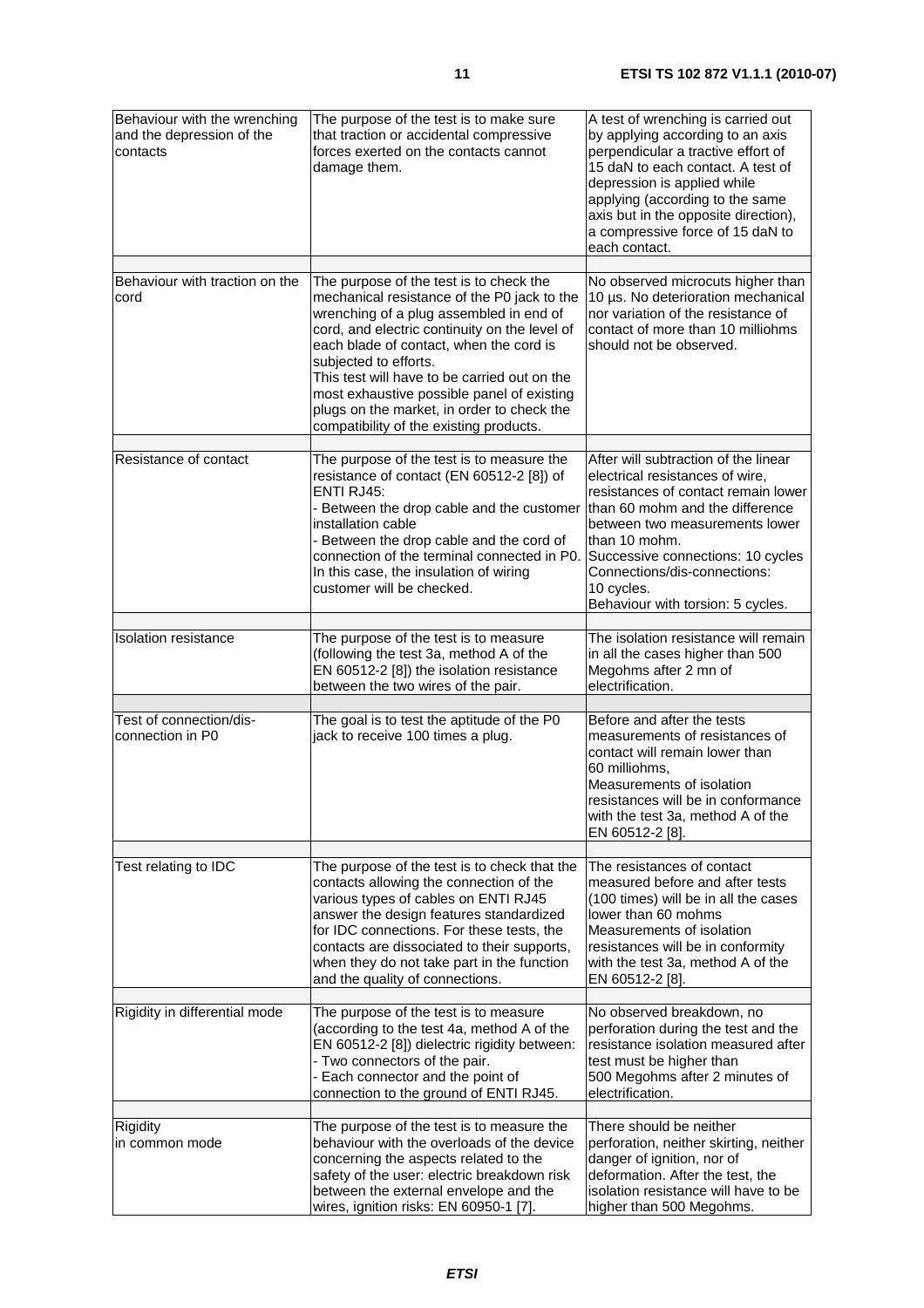| Rigidity<br>between access to vacuum | The purpose of the test is to check the<br>rigidity of entering and outgoing ENTI RJ45   breakdown, nor of emanation<br>between its accesses (test 4a, method A of during the test.<br>the EN 60512-2 [8]). | No observed perforation, no                                                                                                                   |
|--------------------------------------|-------------------------------------------------------------------------------------------------------------------------------------------------------------------------------------------------------------|-----------------------------------------------------------------------------------------------------------------------------------------------|
|                                      |                                                                                                                                                                                                             |                                                                                                                                               |
| Tests of transmission                | The test aims to measure the value of the<br>resistances of each wire inserted in the<br>branches of ENTI RJ45 (EN 60512-2 [8]).                                                                            | The difference of the values will not<br>lhave to exceed 1 Ohm. The sum of<br>these values uninterrupted will not<br>lhave to exceed 25 Ohms. |